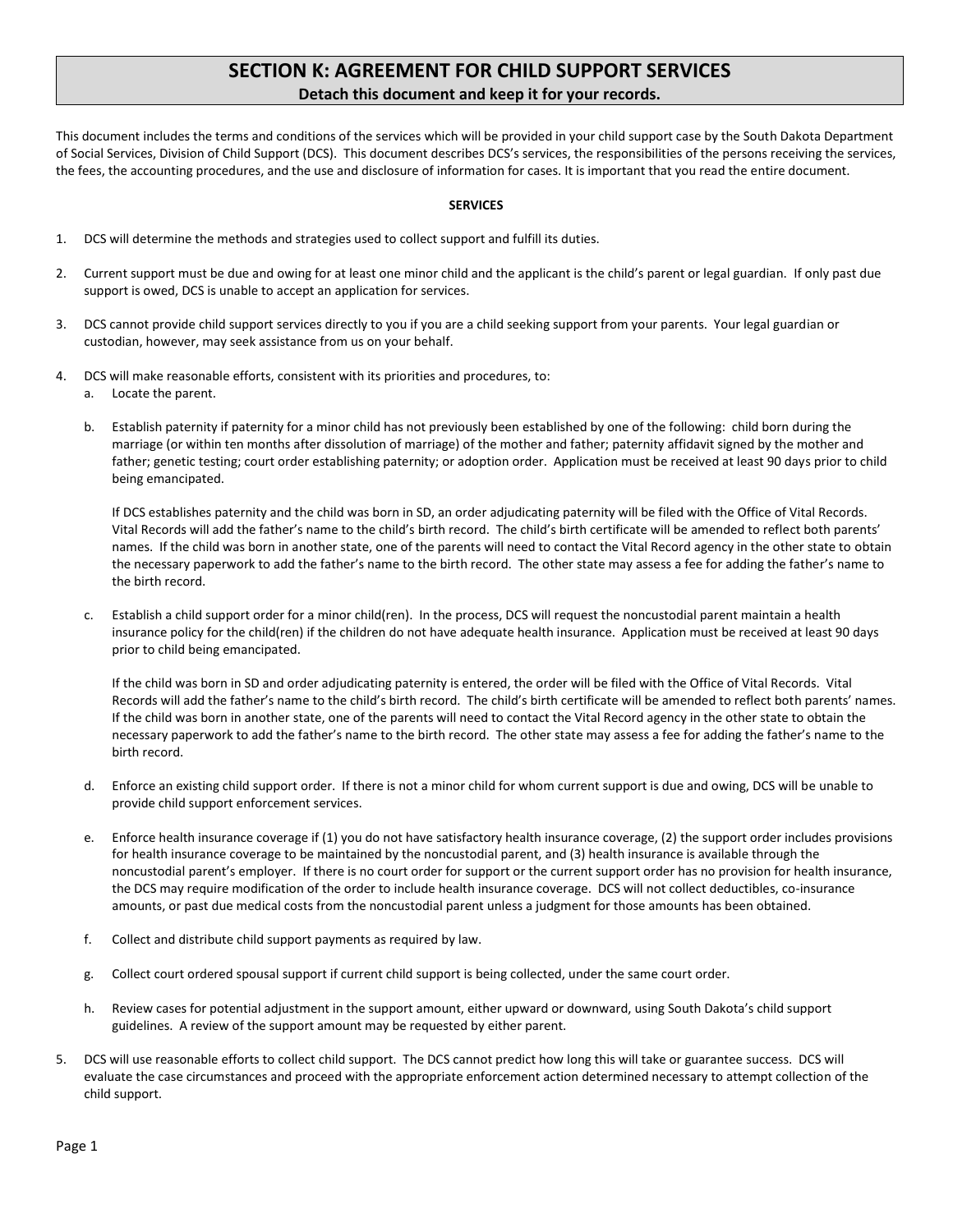- 6. DCS monitors delinquent child support payments at the end of the month. If the support order requires the noncustodial parent to pay on a specific day of the month, it will be very difficult to monitor. Under income withholding, the payments are made when the employer does payroll. Payments range from weekly to monthly. Often the payment must go through the Clerk of Courts, other states, tribal courts, or foreign countries before the actual payment is received in the Child Support Payment Center. Some child support agencies recover costs incurred for the child support services. If your case is referred to another state, tribal child support agency, or foreign country, the responding agency may assess fees or may withhold fees from the support collected, including IRS tax offset moneys.
- 7. If a divorce decree orders the noncustodial parent to pay alimony and child support, the DCS will enforce the alimony and child support. However, DCS cannot enforce only alimony.
- 8. If the noncustodial parent lives in a state other than South Dakota or another jurisdiction, DCS may have to refer your case to the other agency to establish paternity and/or a child support order or enforce the child support order. Because of the differences in state laws and procedures, cases referred to other agencies present additional issues and often take more time. DCS will release any information contained in the case file to another state or jurisdiction when interstate enforcement action requires the information.
- 9. DCS does not have jurisdiction over Native Americans residing on Indian reservations or trust land. Therefore, if the noncustodial parent is Native American and resides on Indian land, the DCS may not be able to establish paternity or a support obligation. If there is a court order for support, the DCS may only be able to provide limited enforcement services. If the tribe has a federally approved child support program, DCS may be able to refer your case to their child support program to establish paternity and/or child support order or enforce the child support order.
- 10. In performing services, DCS is assisted by attorneys. These attorneys represent the state. They are not your personal attorneys.

## **This means no attorney-client relationship exists between you and the DCS attorney. It also means in the event of a conflict between your interests and those of the state, the DCS attorney will have to resolve the conflict in favor of the state's interest.**

DCS cannot provide all services that you may receive from a private attorney. For example, DCS cannot provide services to you regarding custody, parenting time, or any other issue not directly related to child support.

If you require legal advice, desire specific legal action, or desire routine involvement in deciding the methods to be used in your case, you may want to consider using a private attorney who may be able to provide you with more individualized service.

- 11. The child support case will be closed under the following conditions:
	- a. DCS will immediately close your case upon your written or verbal request.
	- b. DCS will provide a Notice of Intent to Terminate Services:
		- i. If your child has reached the age of majority, there is no longer a current support order, and arrears are under \$500 or unenforceable under state law.
		- ii. If your child has reached the age of majority, there is no longer a current support order, and all arrears are assigned to the State.
		- iii. If your child has reached the age of majority, the noncustodial parent is entering or has entered long-term care arrangements and the noncustodial parent has no income or assets above the subsistence level and no further action can be taken.
		- iv. If the noncustodial parent is living with the minor child as the primary caregiver or in an intact two parent household.
		- v. If DCS is unable to contact you despite attempts to do so by at least two different methods.
		- vi. If DCS cannot obtain jurisdiction over the noncustodial parent.
		- vii. If the noncustodial parent or alleged father of the child is deceased and no further action can be taken.
		- viii. If paternity cannot be established because the child is 18 years of age; or genetic testing or a court or an administrative process has excluded the alleged father.
		- ix. If paternity cannot be established because the identity of the biological father is unknown and cannot be identified after diligent efforts.
		- x. If DCS has been unable to locate the noncustodial parent for 2 years if the noncustodial parent's social security number is known or for 6 months if the noncustodial parent's social security is not known.
		- xi. If the noncustodial parent has been institutionalized in a psychiatric facility or is incarcerated or has a medically verified total and permanent disability and cannot reasonably be anticipated to pay support.
		- xii. If the noncustodial parent's sole income is from Supplemental Security Income (SSI) payments or concurrent SSI payments and Social Security Disability Insurance (SSDI) payments.
		- xiii. If the noncustodial parent is a citizen of and lives in a foreign country, does not work for the United States government or for a company with offices in the United States, has no reachable domestic income or assets, and DCS does not have reciprocity with the foreign country.
		- xiv. If DCS has documented evidence that you have not cooperated, and your cooperation is essential for the next enforcement step.
			- Failure to cooperate may include:
			- (1) Failure to appear at a DCS office or at another location designated by DCS to provide information, testimony, or evidence for the purpose of legal proceedings,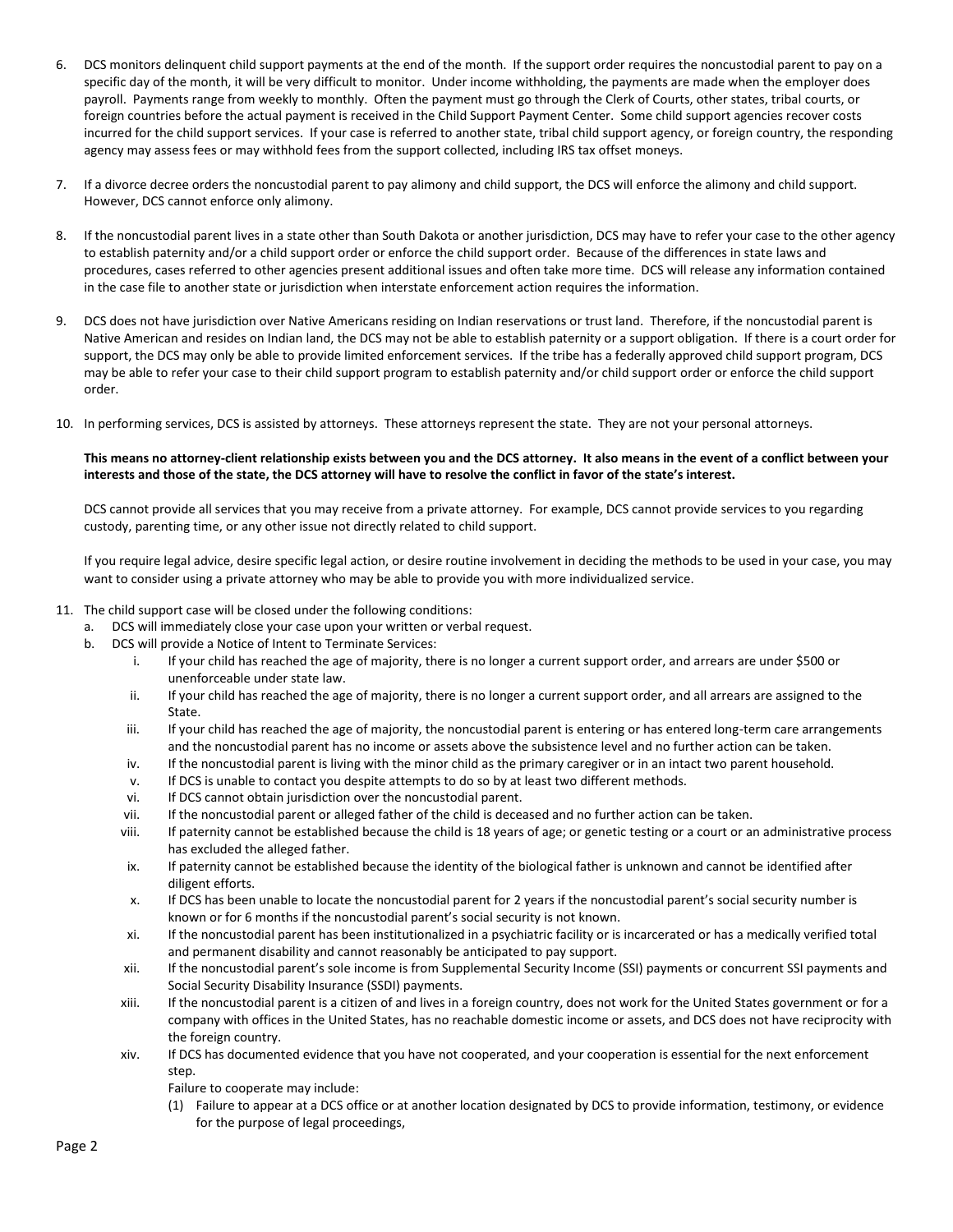- (2) Failure to appear for genetic testing,
- (3) Failure to complete any future forms which are required for DCS to proceed with your child support case,
- (4) Repeated contacts with the noncustodial parent's employer regarding child support payments being withheld,
- (5) Failure to forward any child support payments received directly by you to DCS,
- (6) Failure to repay the DCS any child support collections you receive that you are not entitled to keep, or
- (7) Failure to notify DCS if you change residential and/or mailing address.

DCS will not terminate services for any of these reasons if within 60 days, circumstances change pertaining to the reason for the closure and you provide documentation to DCS. If circumstances change after 60 days, but prior to emancipation of the child(ren) involved, you may reapply for services.

## **TAX REFUND OFFSET**

- 1. DCS may submit your case for federal tax refund offset. With this method of collecting child support arrears, the noncustodial parent's tax refund is intercepted and applied to arrears.
- 2. Conditions for submittal for tax refund offset are as follows:
	- a. The support obligation must have been established under a court or administrative order.
	- b. The amount of past due support must not be less than \$500.00
	- c. The noncustodial parent's name and social security number has been verified.
- 3. There is no guarantee monies will be collected, nor the noncustodial parent will be entitled to receive a federal income tax refund that can be intercepted by the DCS.
- 4. If a collection is made, DCS has the authority to hold the refund if it involves a joint tax return for up to six months before sending the collection to the custodial parent.
- 5. If Temporary Assistance for Needy Families (TANF) was received by the custodial parent in the past and any state has submitted a debt for federal tax refund offset, the State's debt may be satisfied first.
- 6. Other federal agencies submitting debts may also be satisfied first.
- 7. The custodial parent is personally liable for repayment of any monies received that were an overpayment, including any amounts returned to the noncustodial parent due to the filing of an amended return by the noncustodial parent's spouse. The amended return may be filed as much as six years later.

#### **ACCOUNTING PROCEDURES**

- 1. DCS will endorse checks, money orders, and drafts received for payment of support. This is necessary to allow the DCS to process payments.
- 2. When money is collected for child support, DCS will determine where the money should be applied according to federal and state disbursement requirements. If alimony is due and owing, payments received will be proportionately applied to the current child support, medical support, and alimony.

Example: Payments are usually applied to current child and medical support first. However, money sent from a federal tax refund offset is applied to the arrears which were certified (reported) to the IRS.

3. When the noncustodial parent, an employer, the Secretary of the Treasury, etc., sends a support payment to DCS, DCS will send the appropriate amount to the custodial parent. This is an "advance" of funds pending the actual processing of the support payment. If the office is unable to process the support payment for any reason, the custodial parent must repay DCS.

Example A: If the noncustodial parent's support check is written on insufficient funds and efforts to get the noncustodial parent to make the check good fail, the custodial parent must repay the amount of the advance to DCS.

Example B: If the IRS takes back the amount of the federal tax refund offset, the custodial parent must repay the amount of the advance to DCS.

**To facilitate this repayment process, the custodial parent may authorize DCS to withhold a reasonable amount from future support payments as repayment. This authorization may be given as part of the application process, but it is not a requirement to receive services from DCS. If you do not give authorization as part of the application process and repayment becomes necessary, DCS will attempt to set up a repayment plan with you or seek repayment through the courts if necessary.**